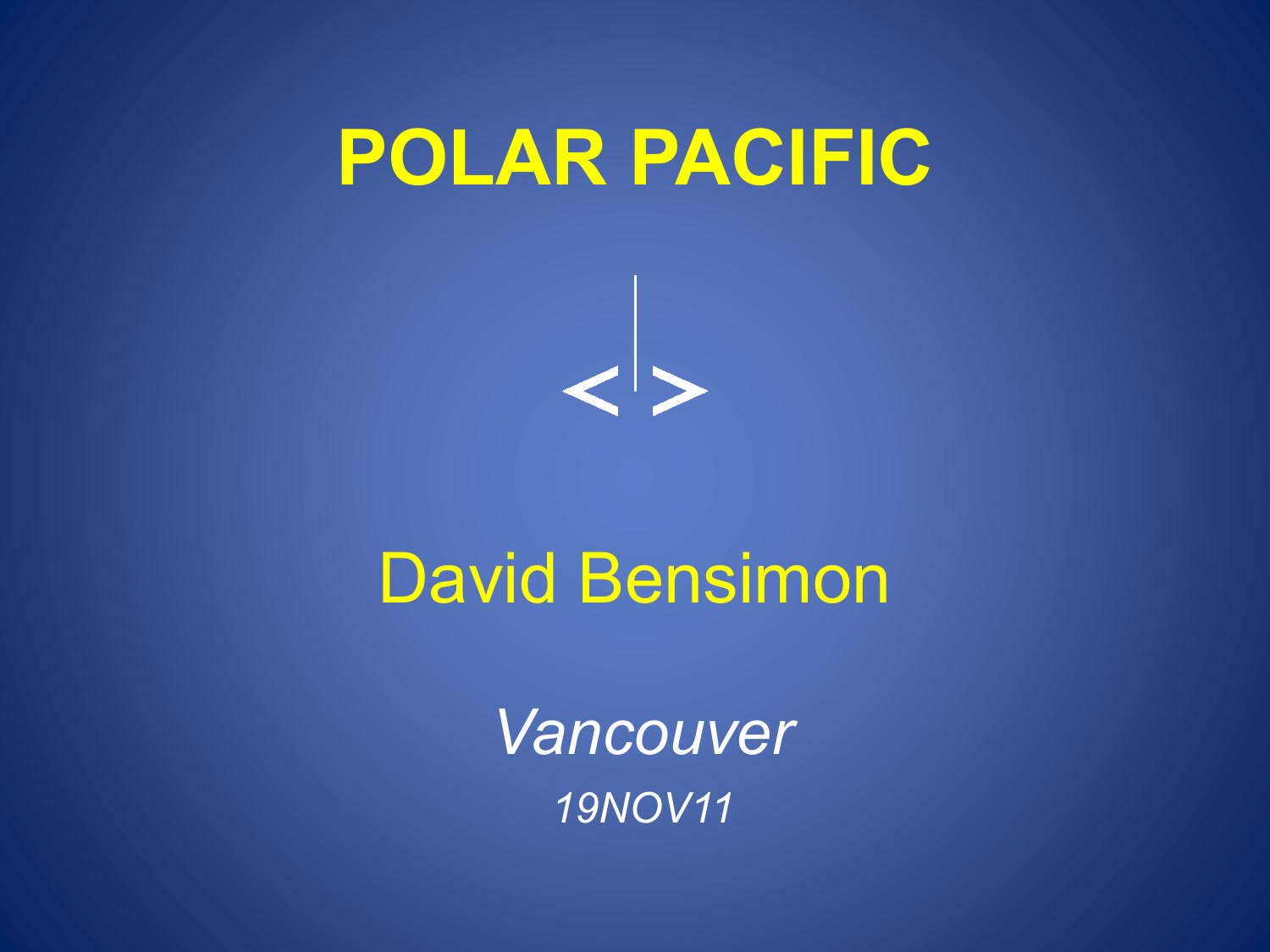## **PERSONAL PERSPECTIVE**

*Financial Markets Commercial Markets*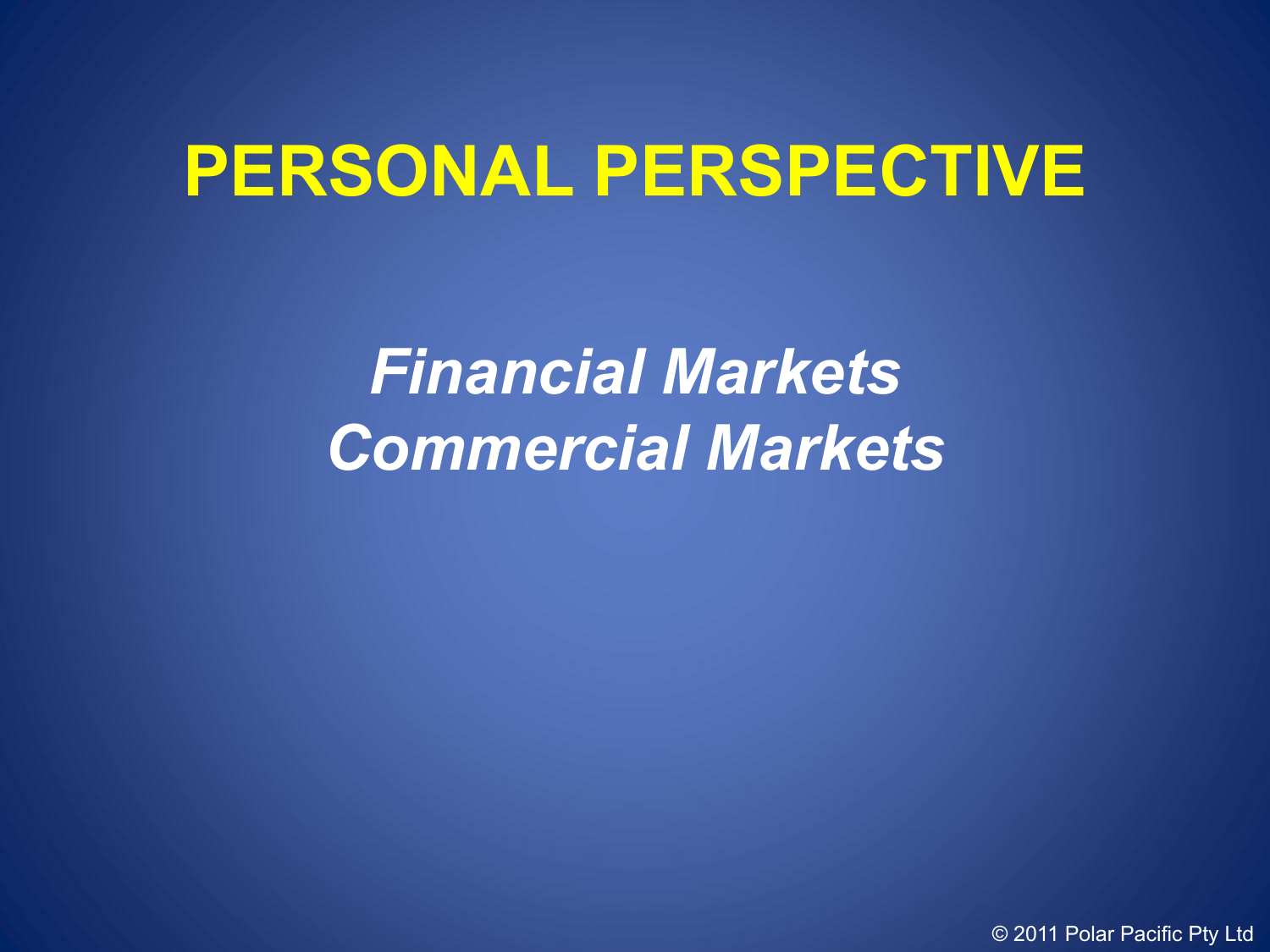### **FINANCIAL MARKETS**

*Sectors Instruments*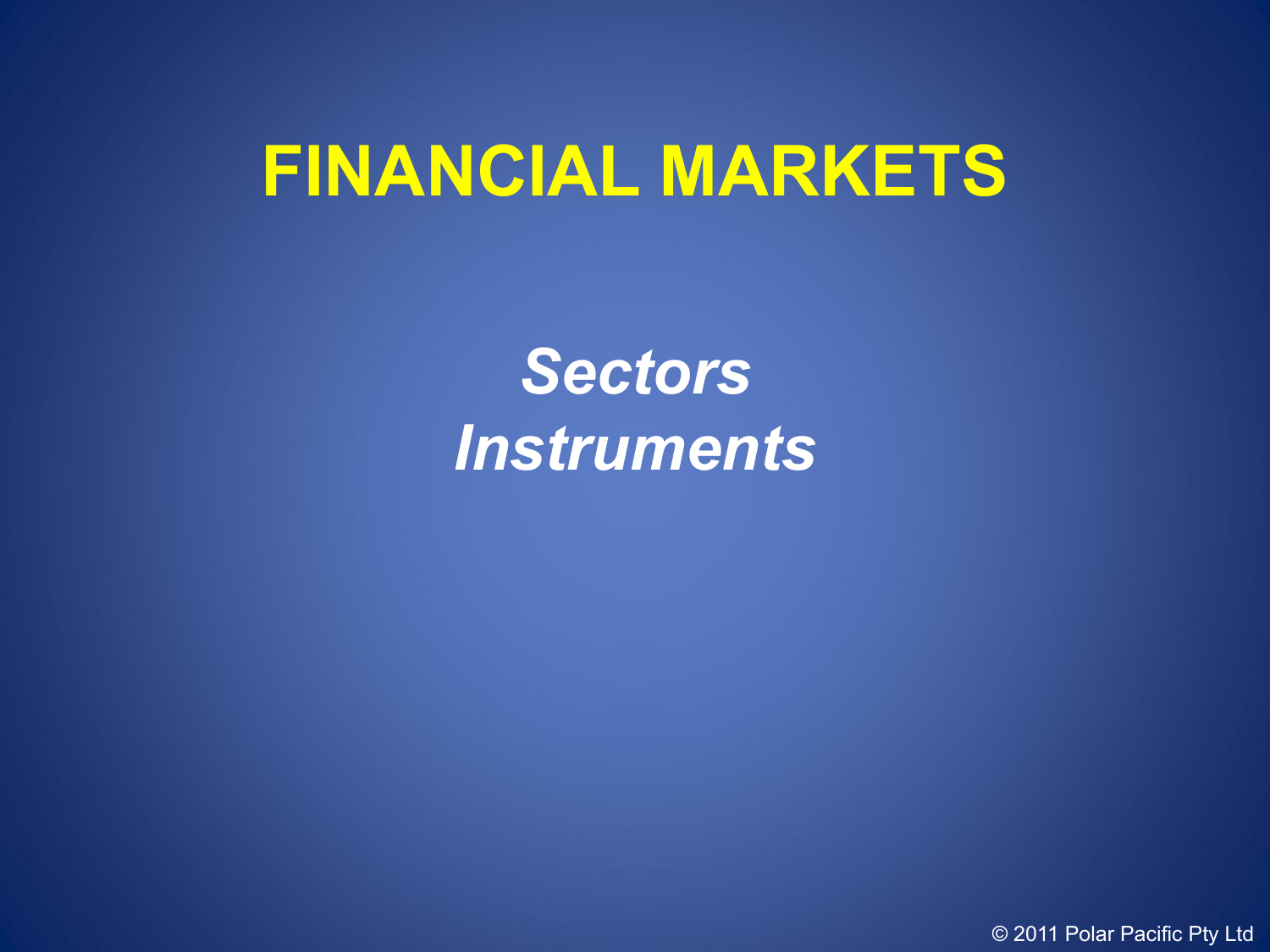## **COMMERCIAL MARKETS**

*Industries Risk Types*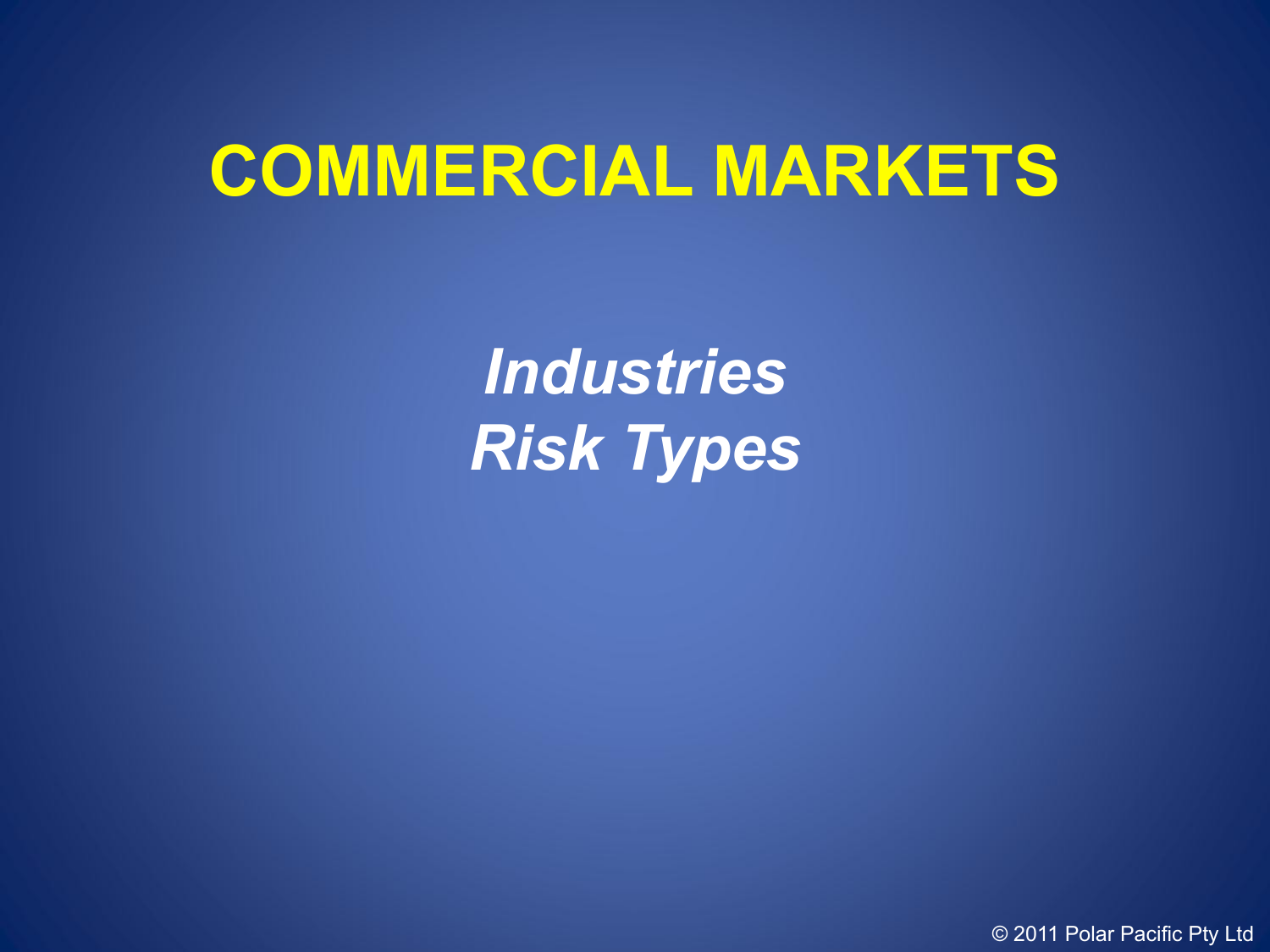# **CAMBODIA**

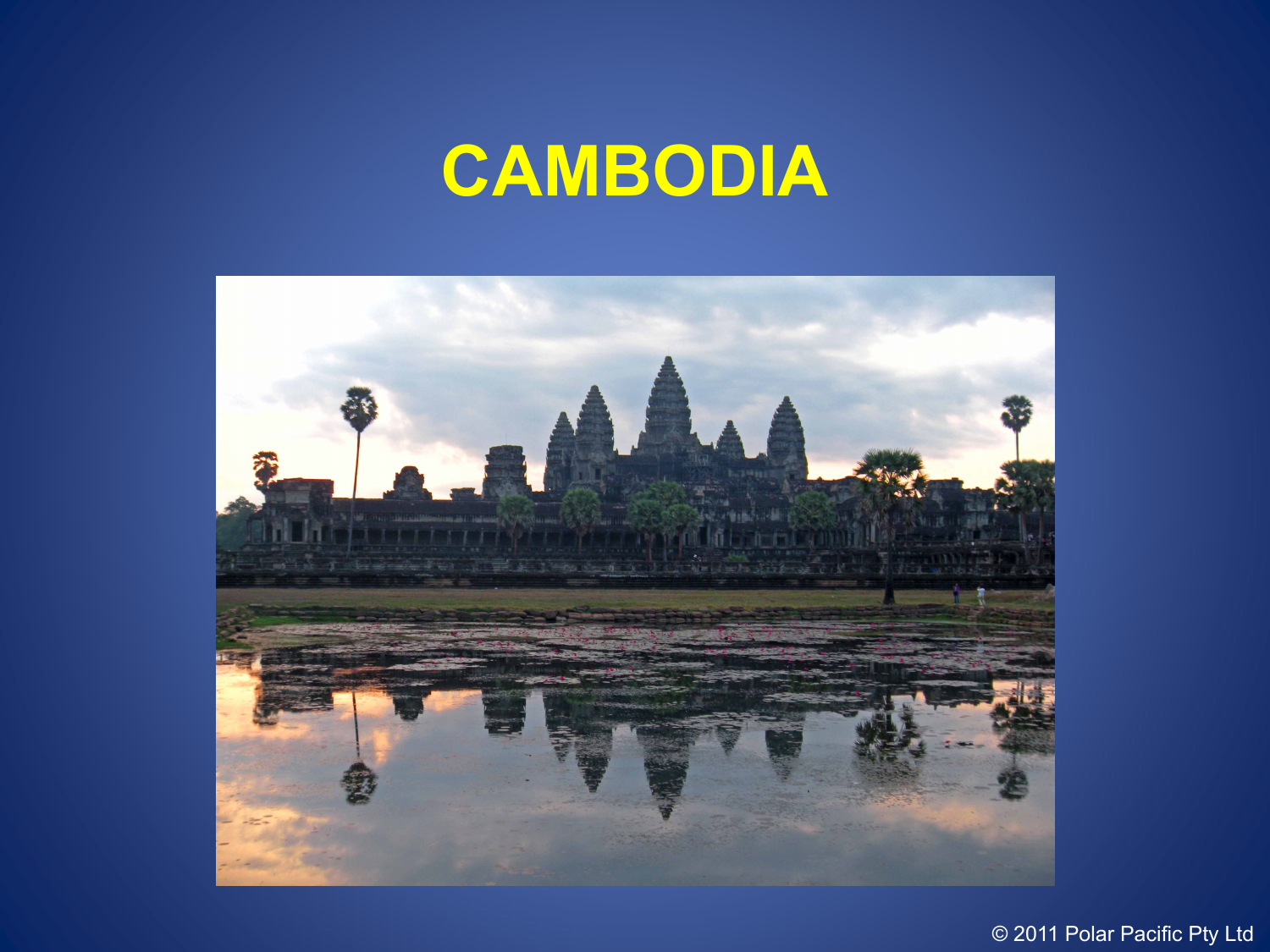## **HISTORY**

*Khmer Empire Indochine Sihanouk Military Coup Khmer Rouge Vietnamese United Nations Modern Kingdom*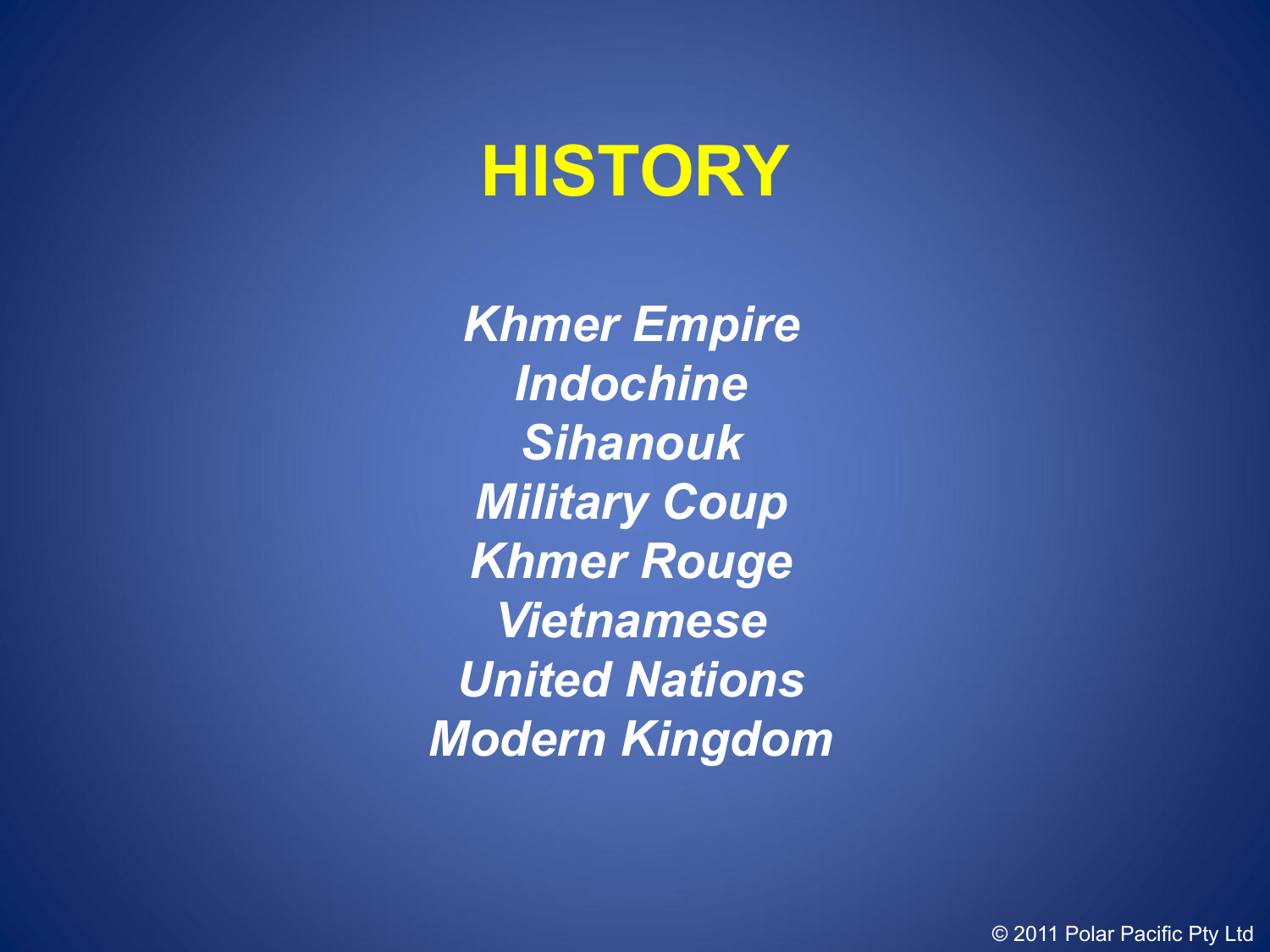

*Wave 1 Wave 2 Wave 3*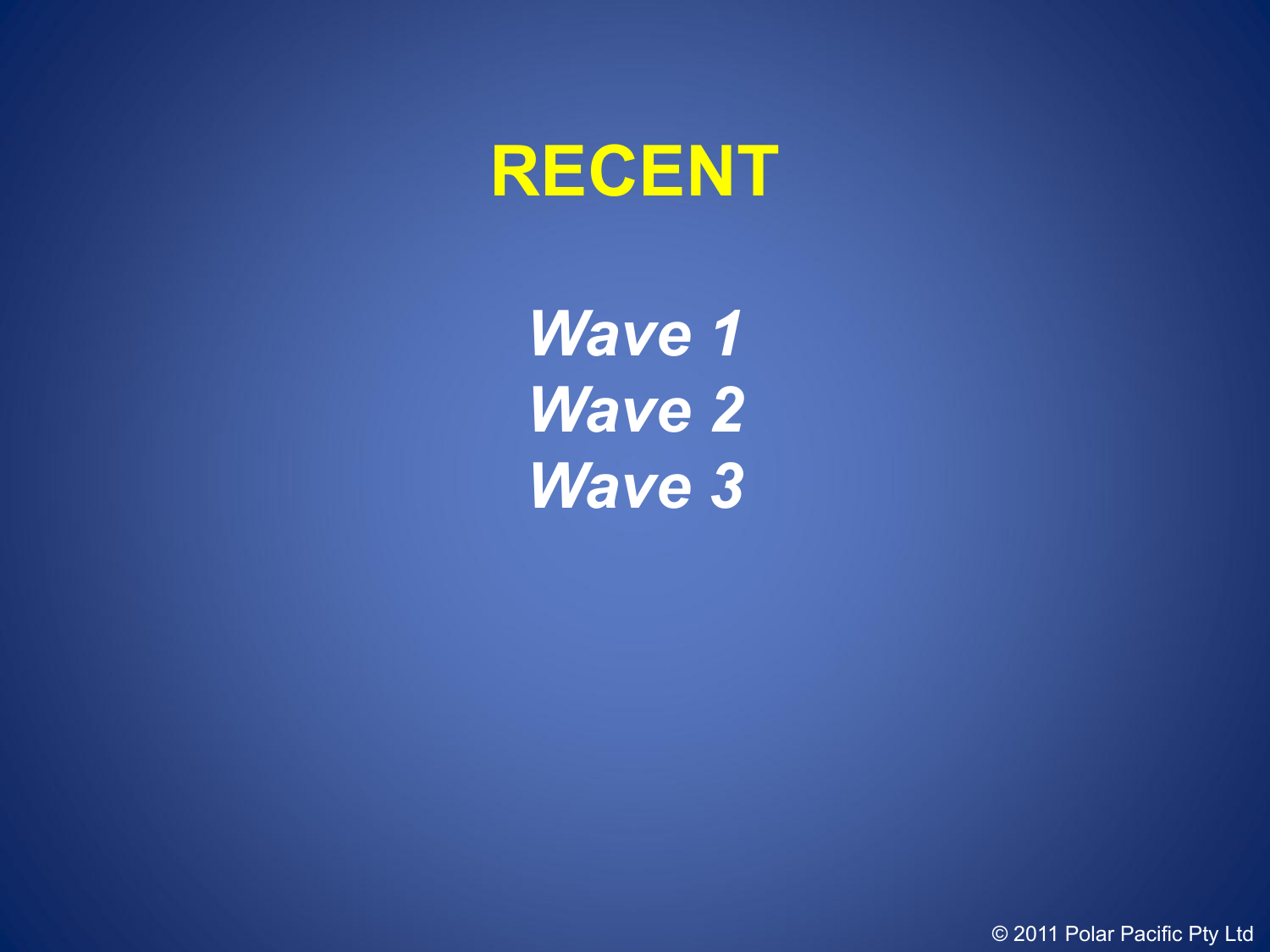# **3 Projects**

*Tourism Mining Agriculture*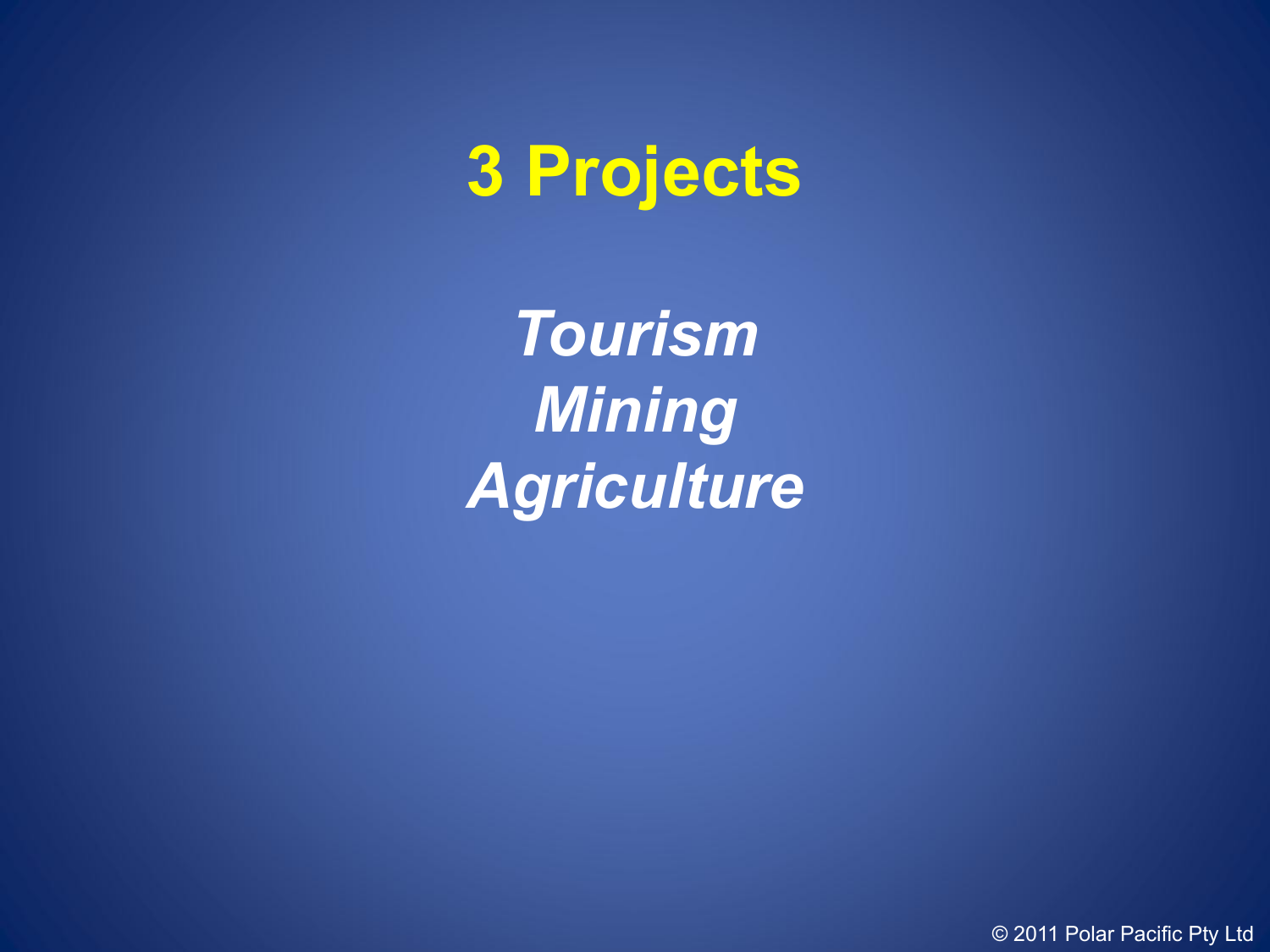# **CASHEWS**



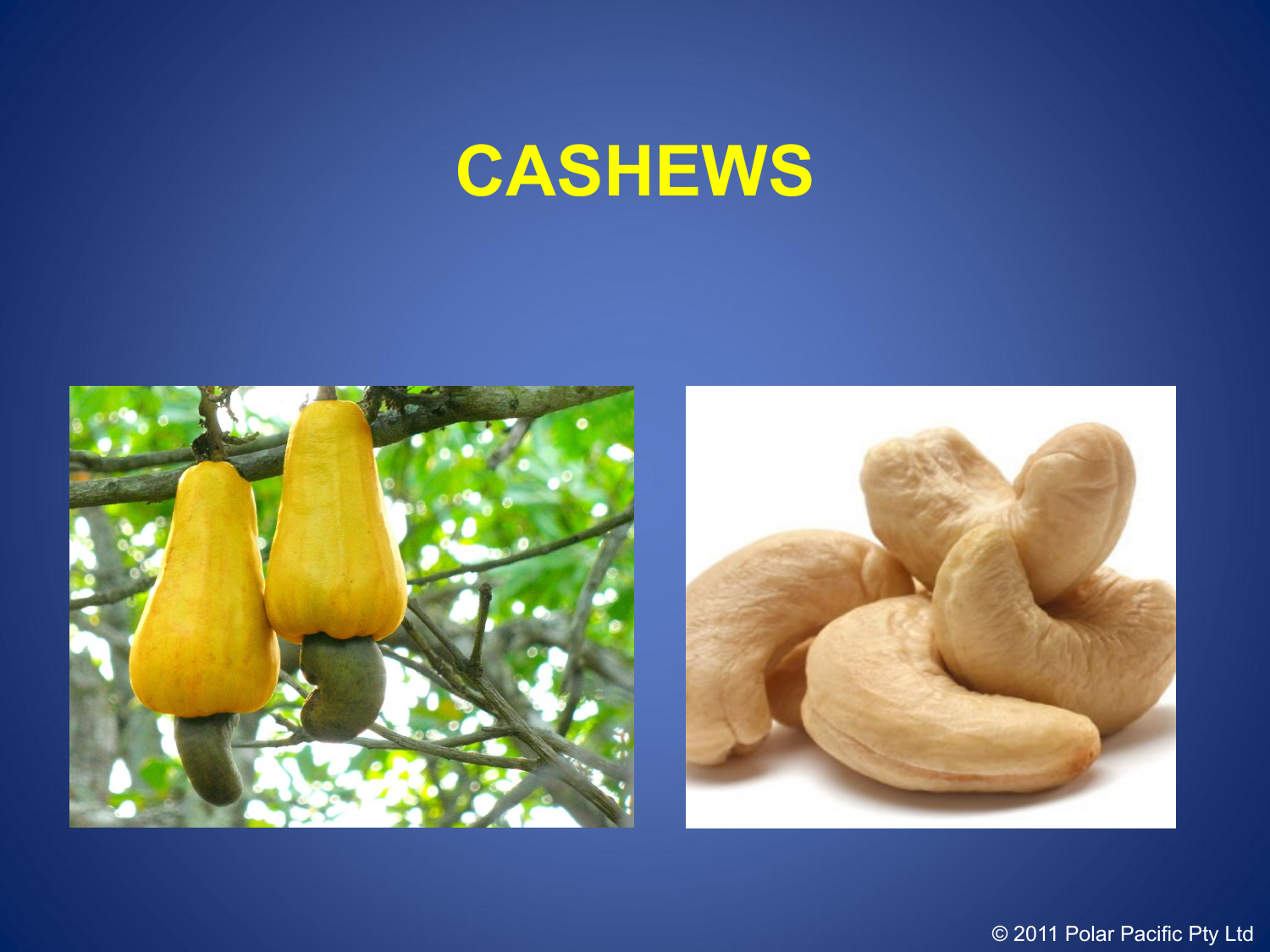## **GLOBAL INDUSTRY**

*Production Consumption Value Chain*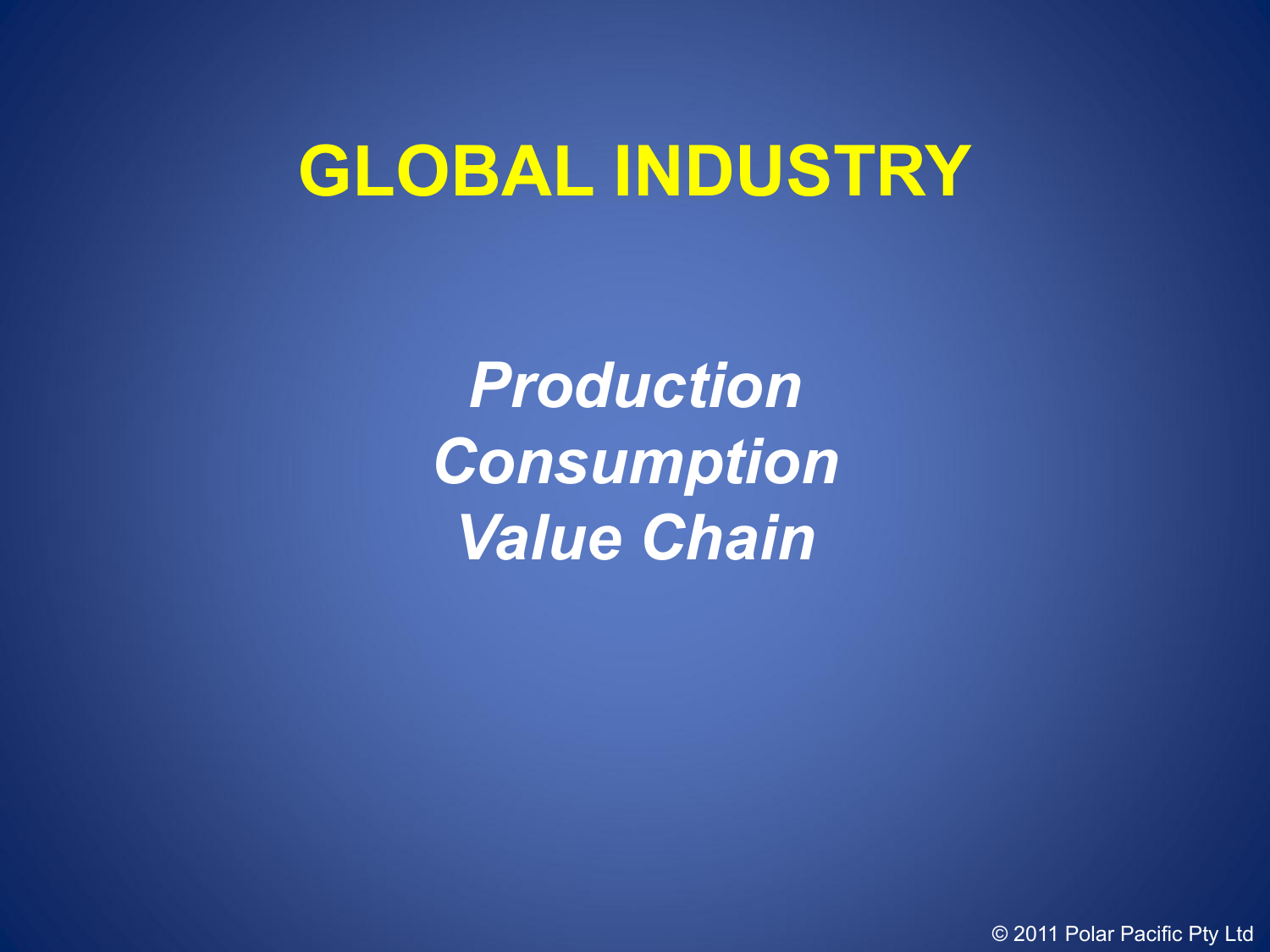# **PRODUCTION** *In-Shell*

*West Africa India Vietnam/Cambodia Brazil Other*

*35% 25% 20% 15% 5%*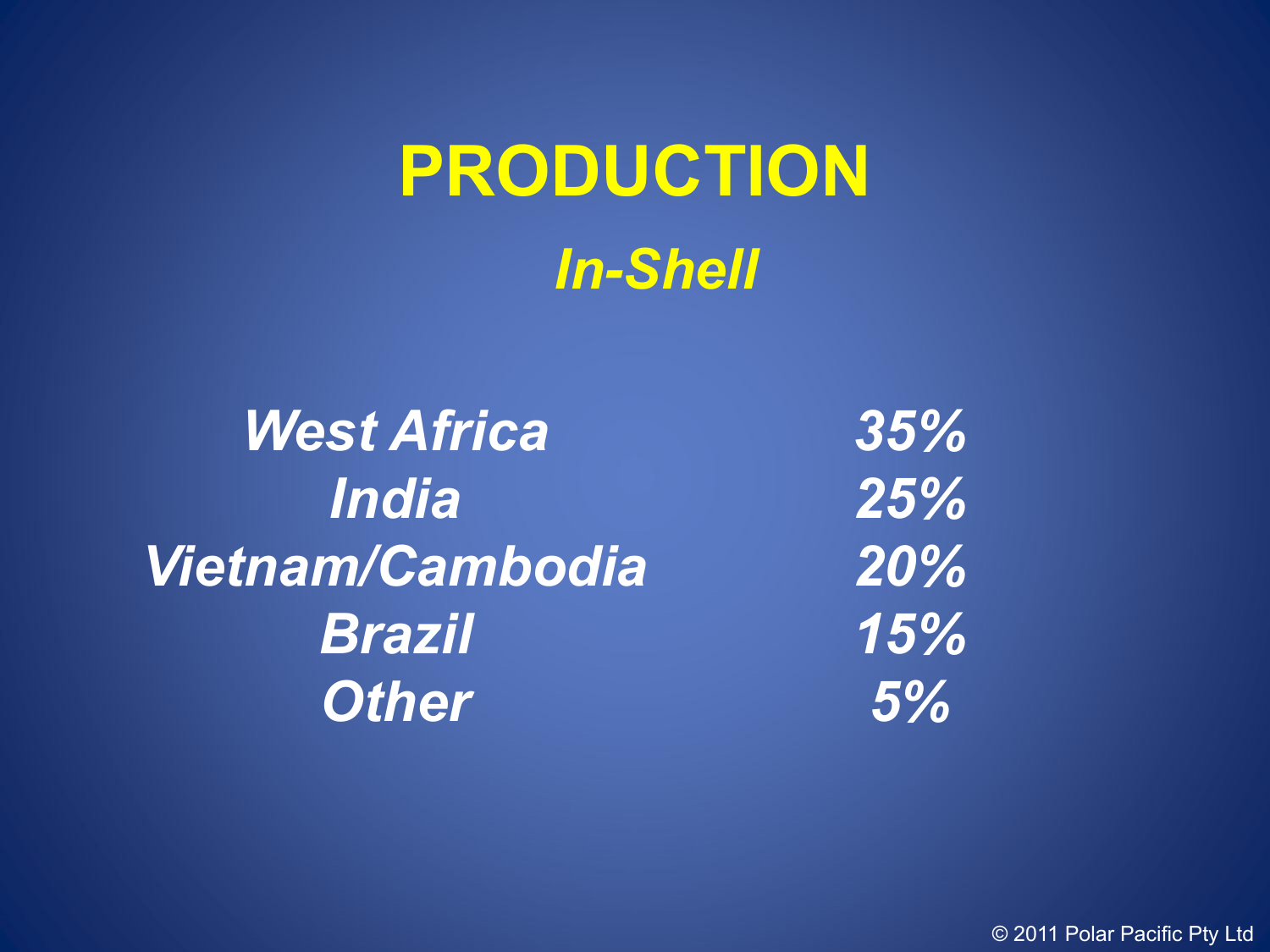# **PRODUCTION** *Kernels*

*West Africa India Vietnam Brazil Other*

*0% 60% 25% 15% 0%*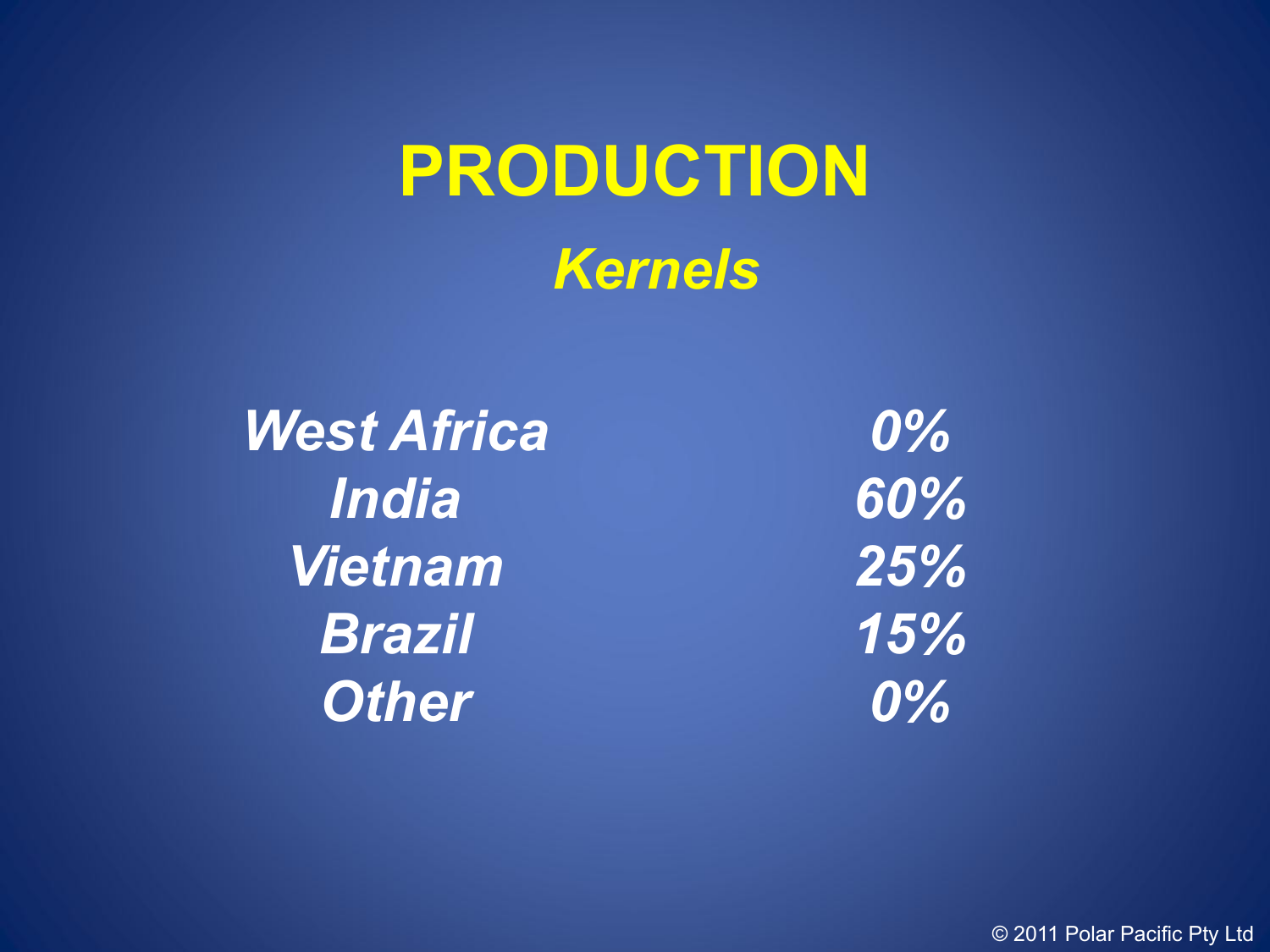## **OUT-TURN**

*Percentage Basis*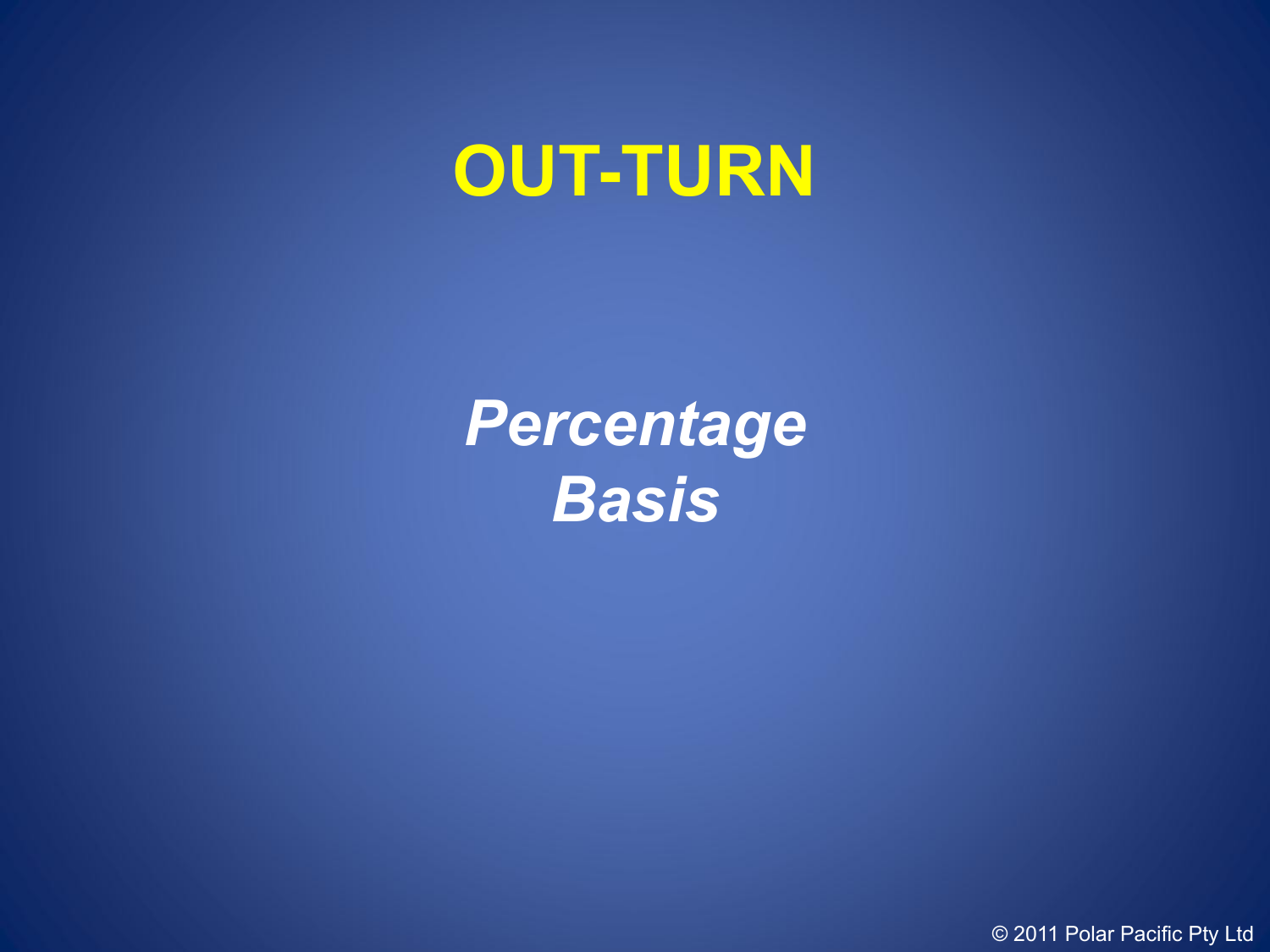## **CONSUMPTION** *Kernels*

*India North America Europe China Middle East Other*

*30% 30% 20% 5% 5% 10%*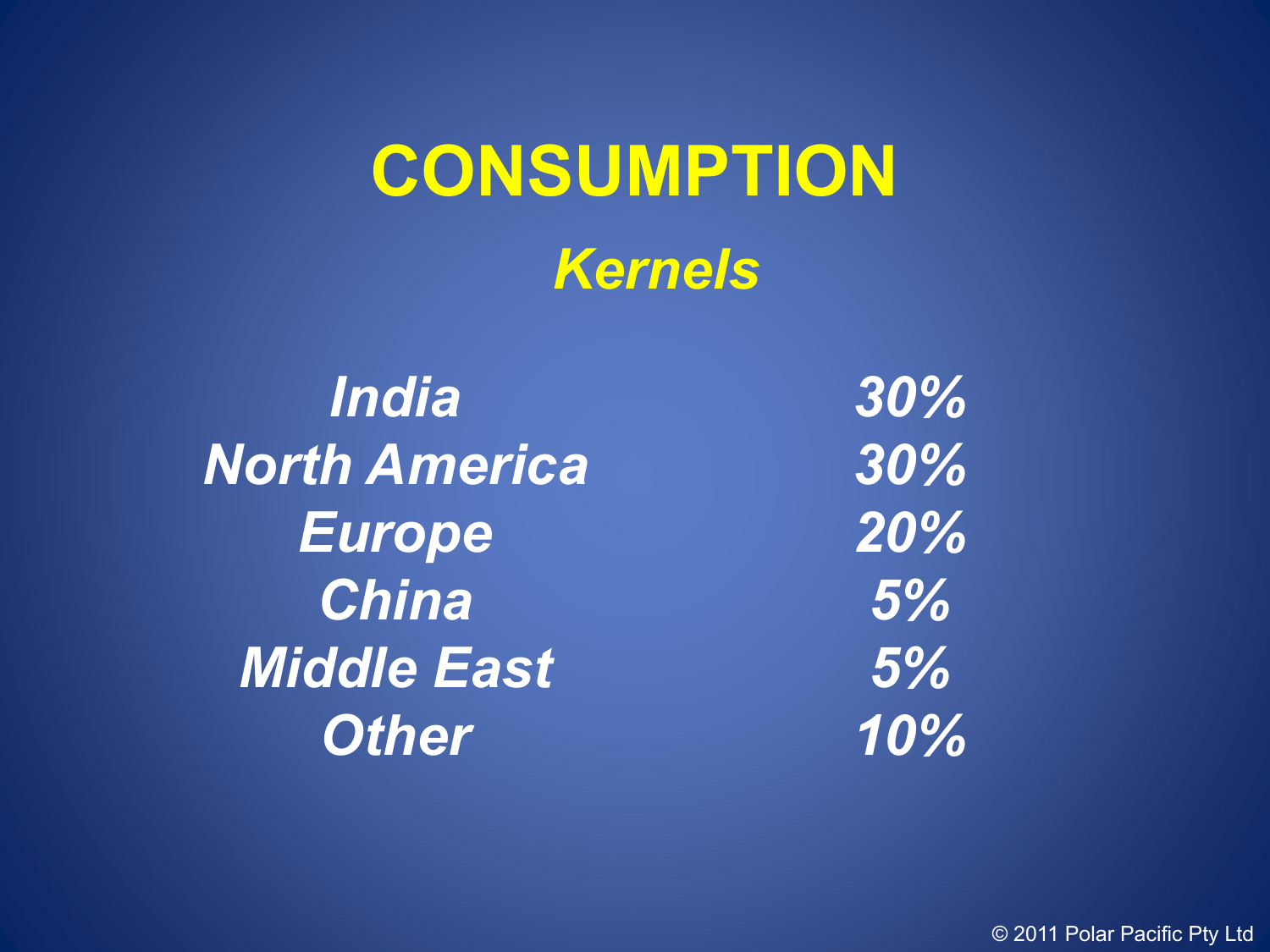

*Absolute Spreads Premiums*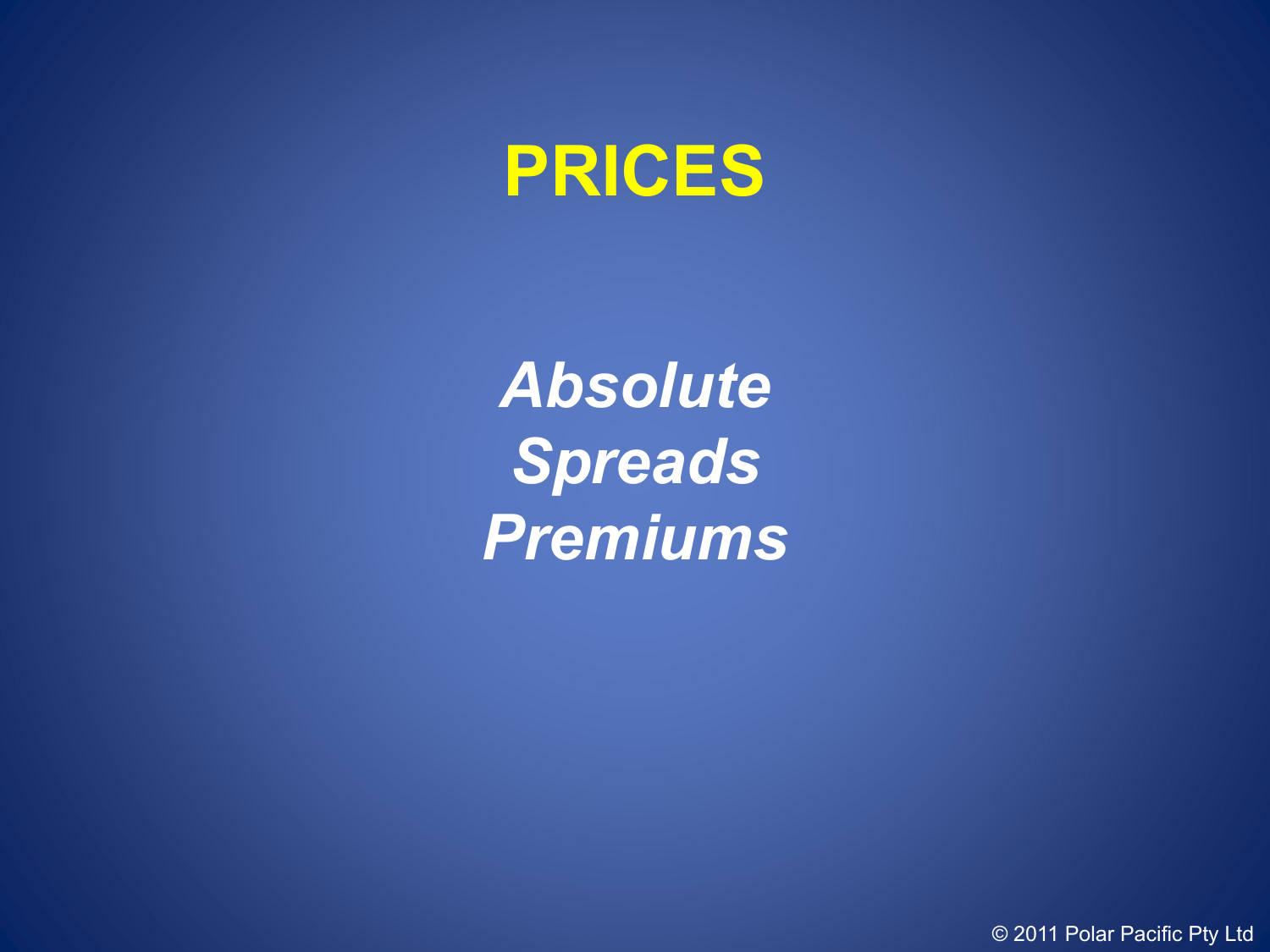## **VALUE CHAIN**

*\$ / tonne*

|                        | kernels | equivalent margin |      |
|------------------------|---------|-------------------|------|
| <b>In-Shell</b>        |         | \$1500            |      |
| <b>Raw Kernels</b>     | \$10000 | \$3000            | 100% |
| <b>Bulk Roasted</b>    | \$20000 | \$5000            | 200% |
| <b>Packaged</b>        | \$30000 | \$8000            | 400% |
| <b>Branded Premium</b> | \$40000 | \$10000           | 600% |
| <b>Organic Jumbo</b>   | \$50000 | \$15000           | 900% |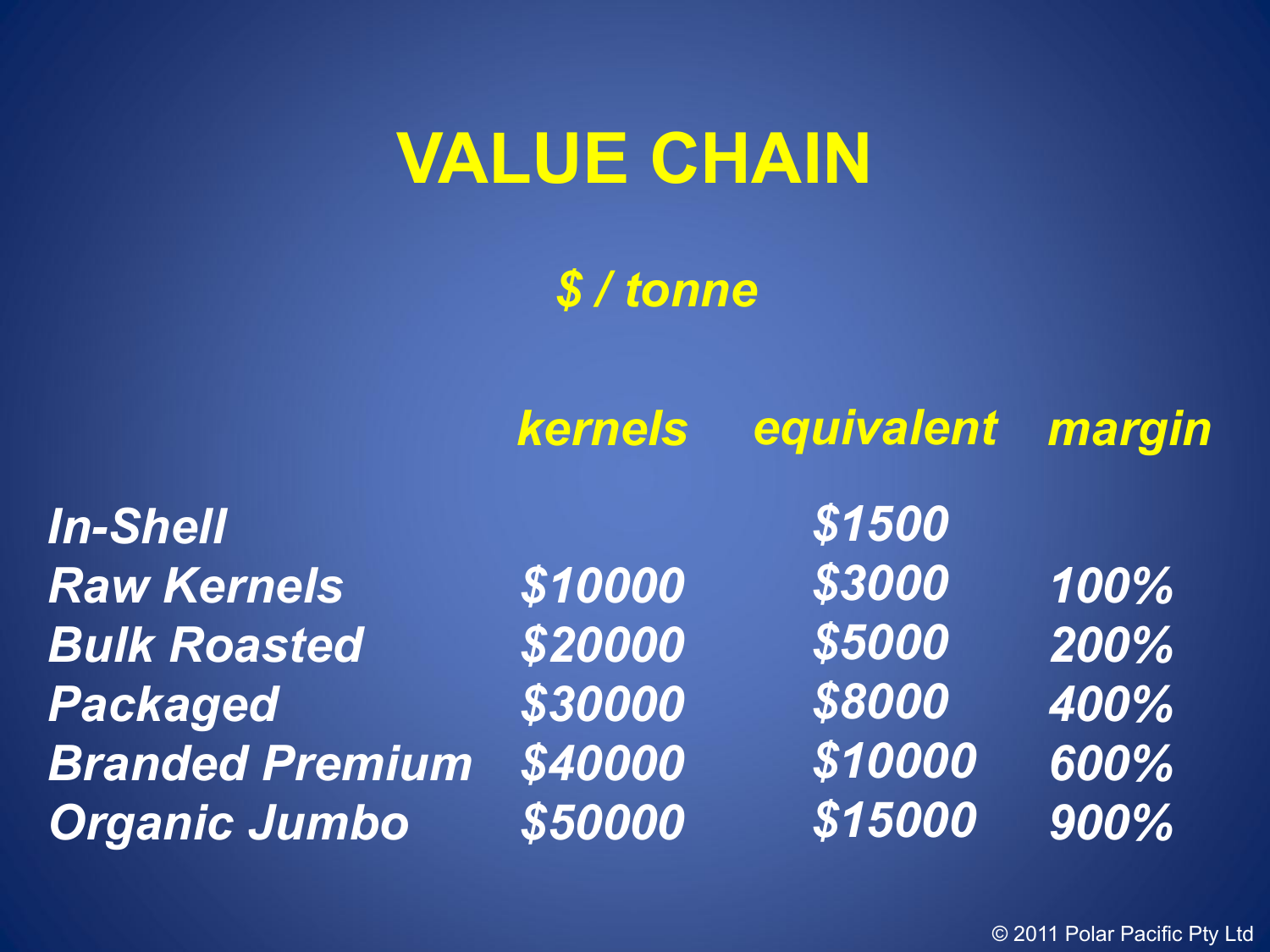### **BY-PRODUCTS**

*Shell – biofuel Coating – cnsl Juice – drinks Pulp - fertiliser*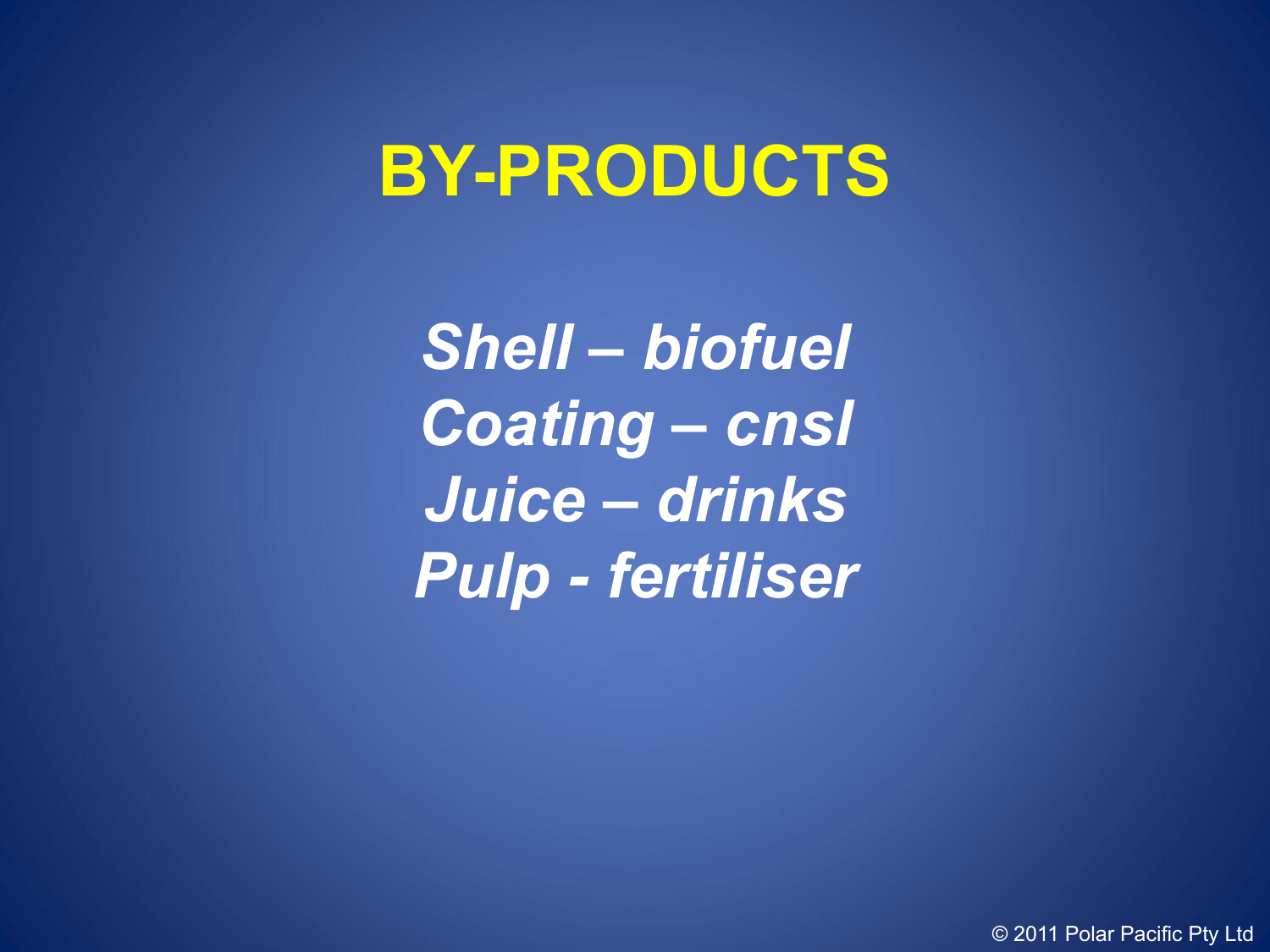### **CAMBODIA**

### *Opportunity*

#### *Why no shelling already?*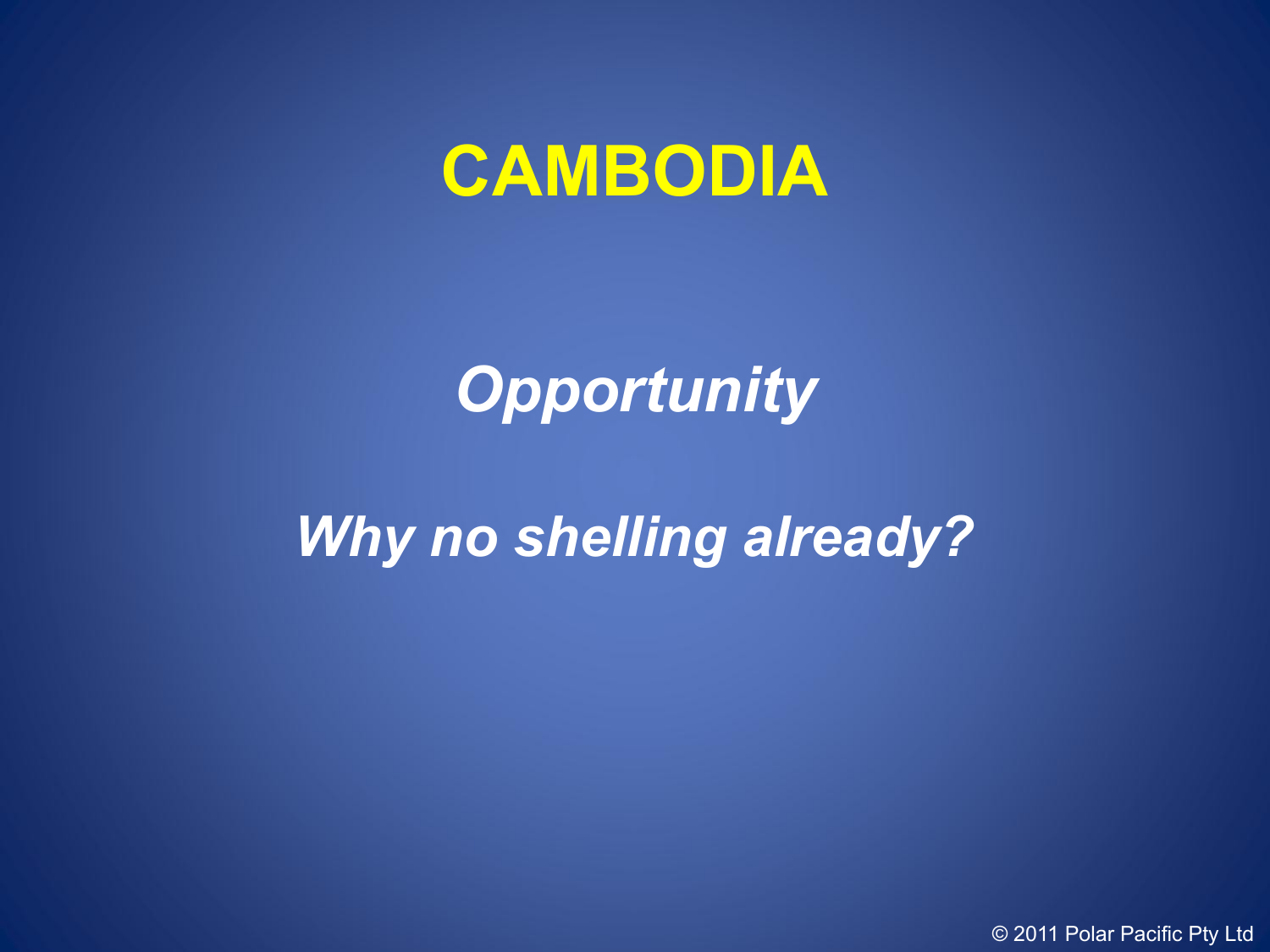### **CAMBODIA**

#### *Advantages*

#### *Status / Reliability / Costs / Rules*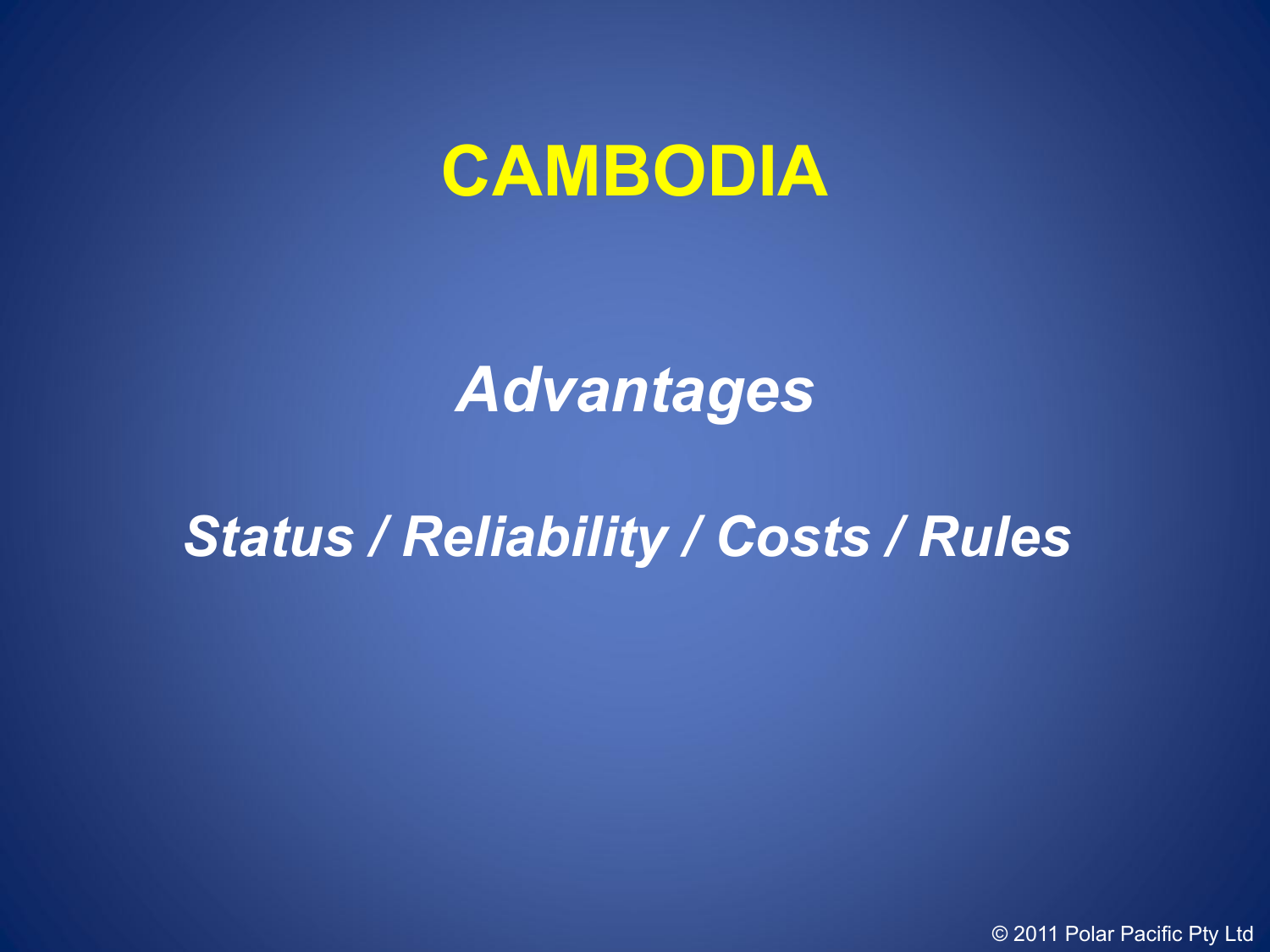## **INVESTMENT STRUCTURE**

### *Capital Expenditure*

## *Working Capital*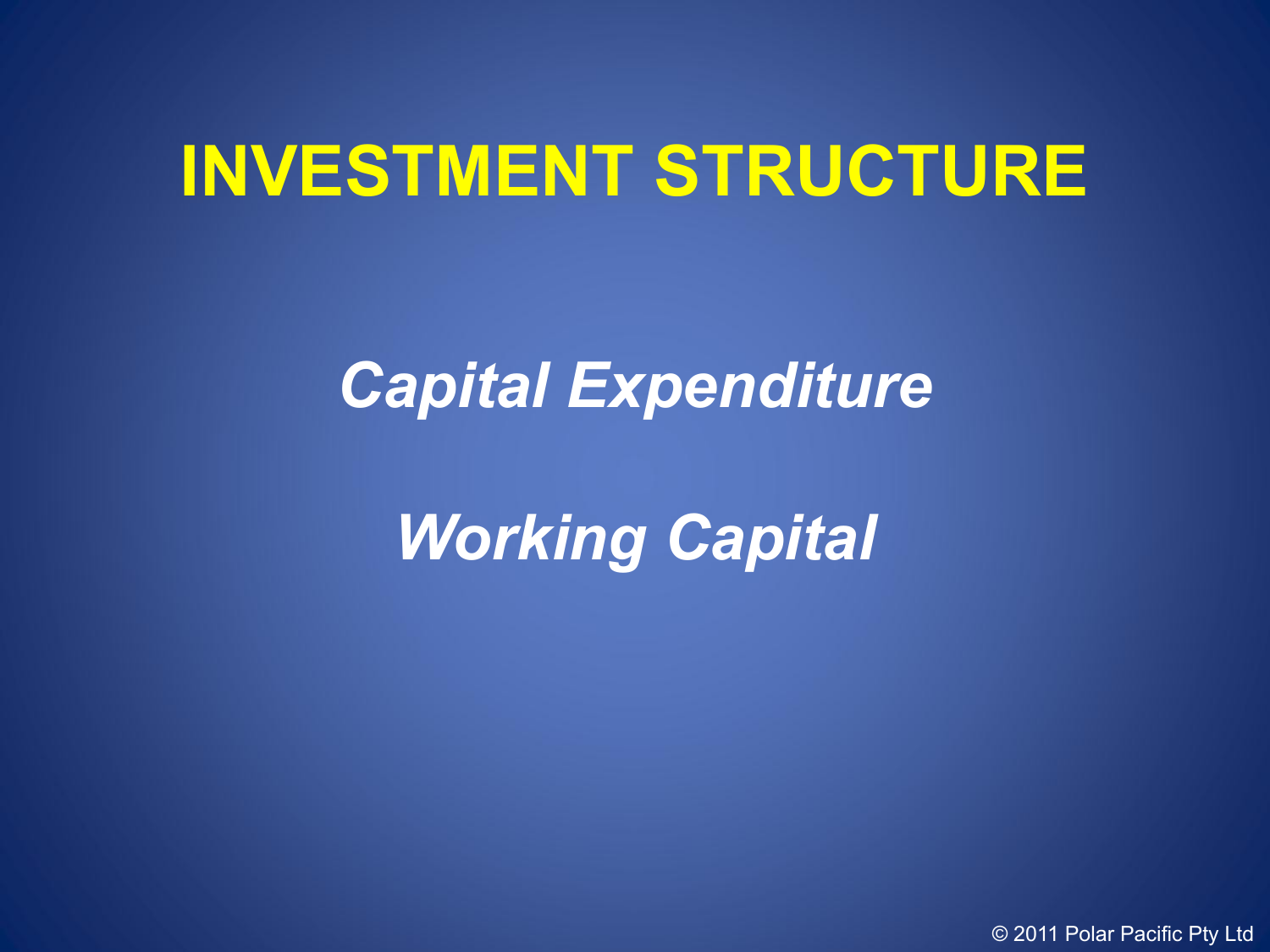### **KEY FACTORS**

*SCALE MARGIN*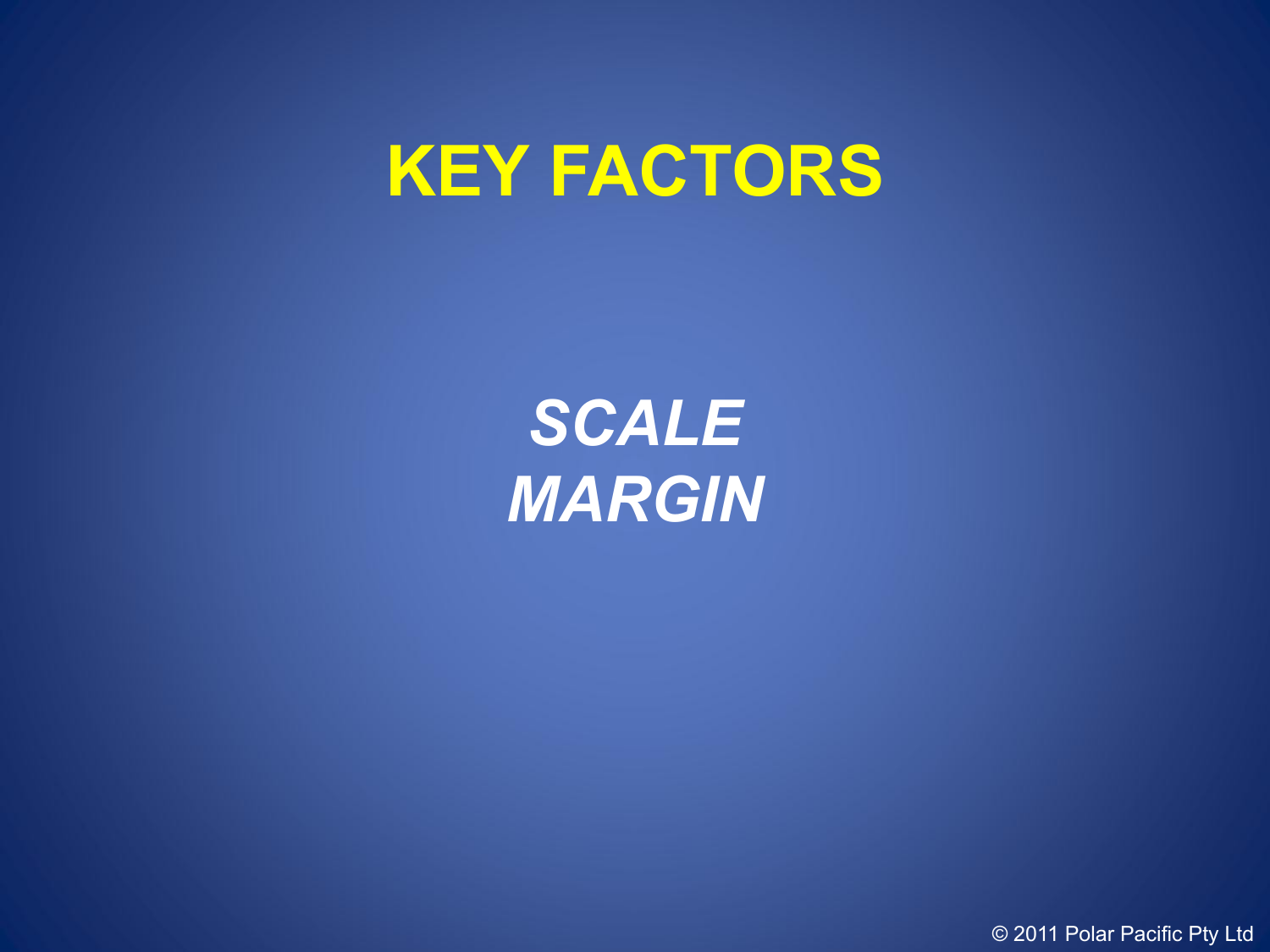## **VOLUME GROWTH**

*Year 1 Years 2-5 Years 5-10*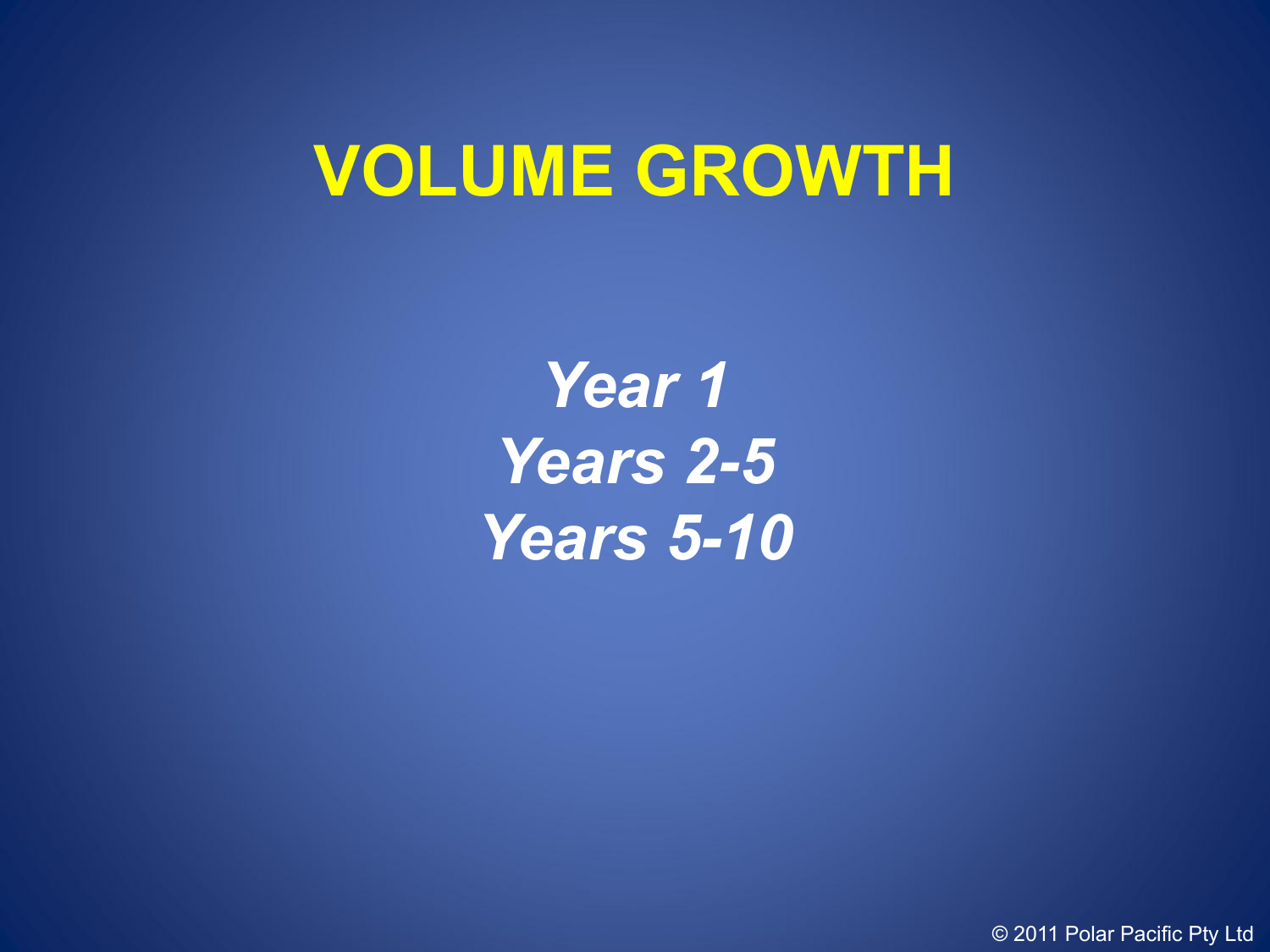## **PROFIT POTENTIAL**

### *Volume: 10000 to 400000 tonnes Margins: \$2500 to \$5000*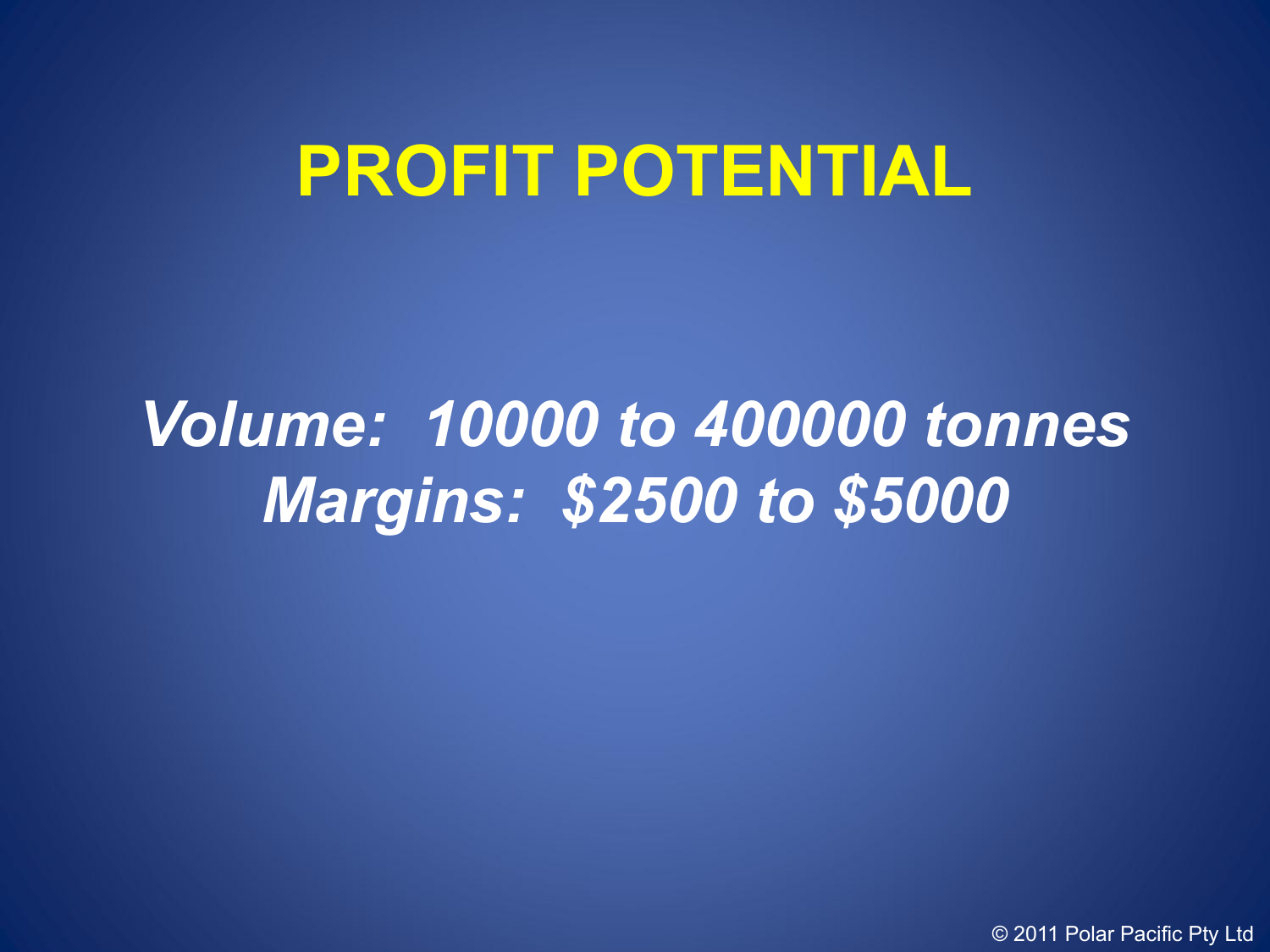## **POLITICAL RISKS**

*Cambodia Vietnam*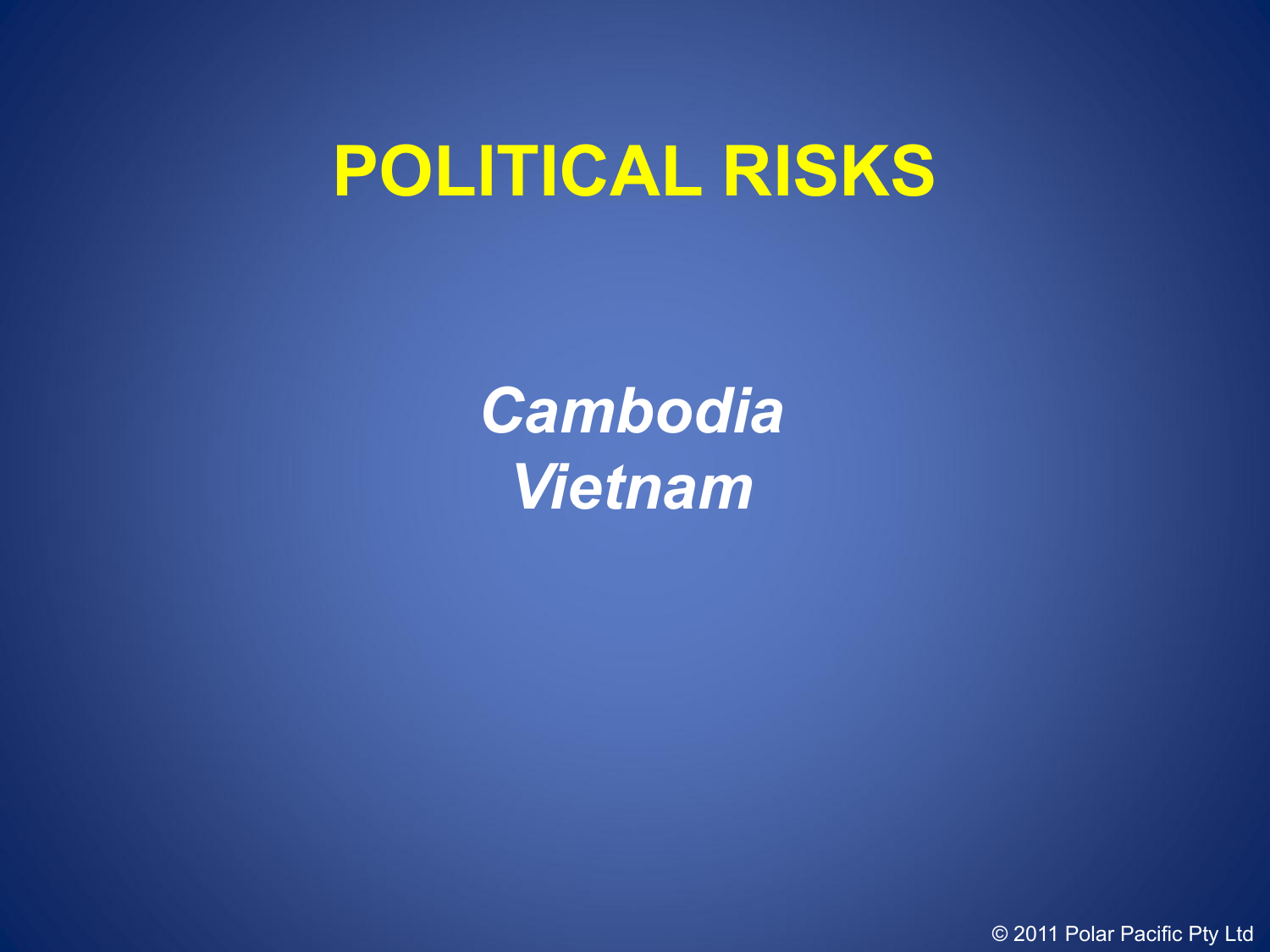## **COMMERCIAL RISKS**

*Cashflows Reliability Quality Marketing*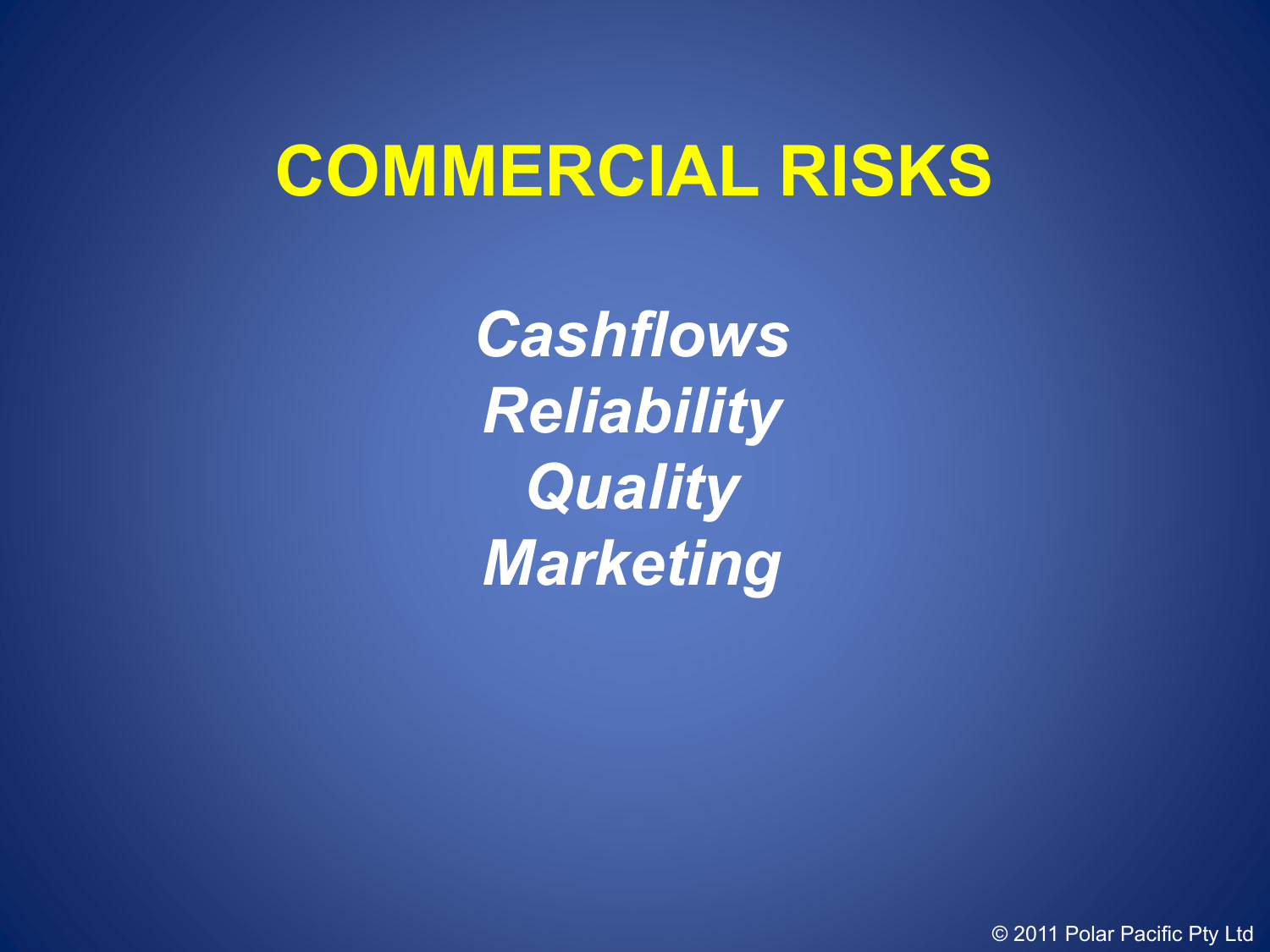### **SUNDAY**

*CANADA TSX / OIL / CAD 10:00-12:00*

*METALS GOLD / SILVER / COPPER 12:00-14:00*